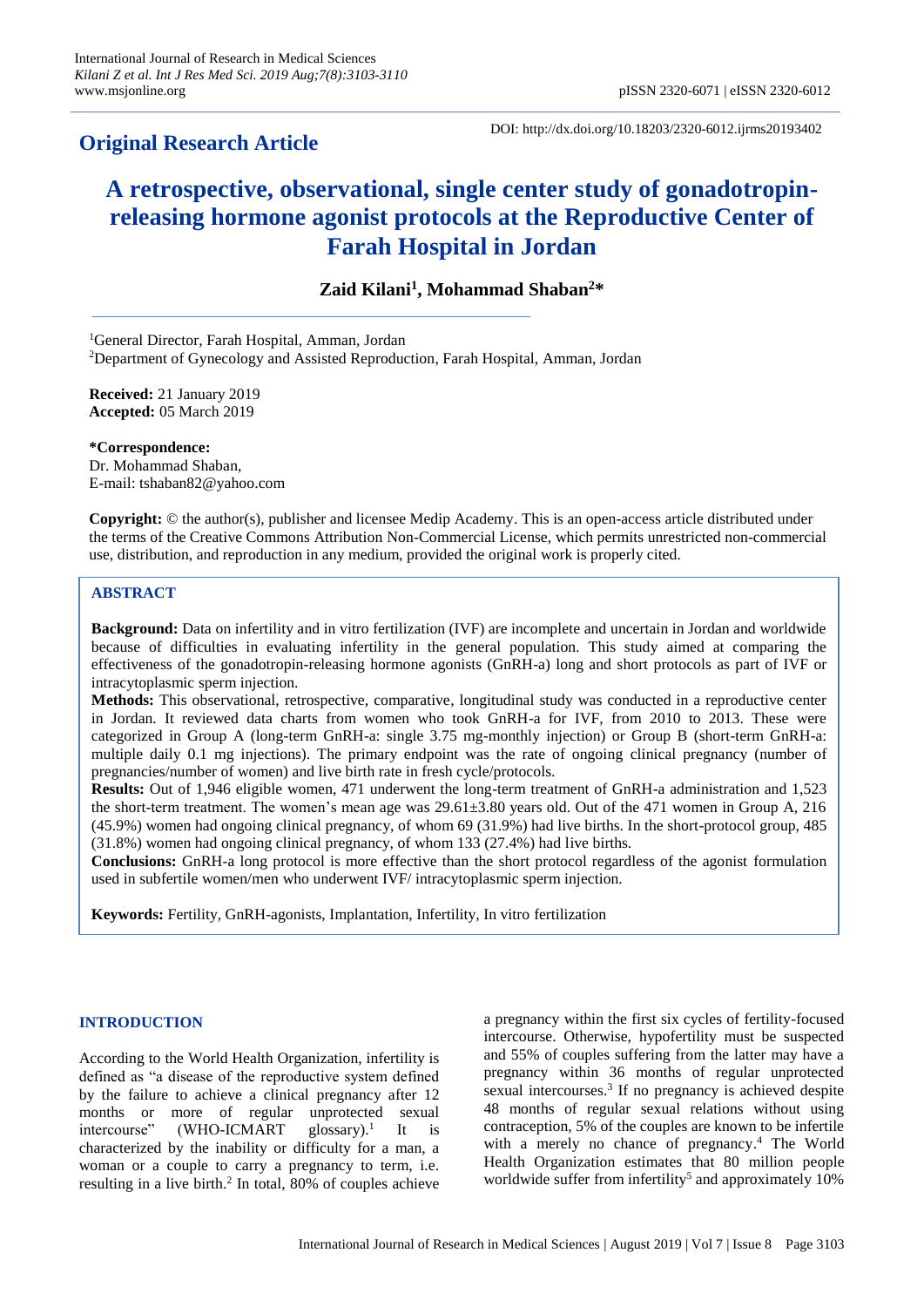of couples seeking a live birth are infertile. 6 In addition to the diagnosis and the etiology assessment of infertility, reproductive medicine involves a large number of medical activities, including the treatment of infertility, and the study of infertility from the epidemiological point of view. From one side, the gonadotropin-releasing hormone agonists (GnRH-a) were introduced into in vitro fertilization (IVF) superovulation regimens in the late 1980s and have become established as a component of standard regimens in most centers worldwide. 7

GnRH-a are used for better control of ovarian hyperstimulation during the administration of exogenous follicle-stimulating hormone (FSH). Typically, after GnRH-a have induced a state of hypoestrogenism, exogenous FSH is given to stimulate ovarian follicle, followed by human chorionic gonadotropins (hCG) to trigger oocyte release. Each style of GnRH-a regimen (long, short or ultrashort) is associated with particular advantages and disadvantages. In general the "longprotocol" approach tends to be the most widely used.<sup>8</sup>

Furthermore, treatment modalities for infertility by IVF and GnRH-a include women with polycystic ovarian syndrome (PCOS). <sup>9</sup> The long GnRH-a protocol has been widely used in the treatment cycles of assisted reproductive technology and in women with PCOS to significantly reduce pregnancy loss and improve the cumulative pregnancy rate.<sup>10,11</sup>

On the other side, data on infertility and IVF in Jordan, as elsewhere in the world, are incomplete and uncertain. This is due to difficulties in evaluating infertility in the general population. In fact, very few studies on the epidemiological profile of infertility as well as the effectiveness of treatments with GnRH-a for IVF and intracytoplasmic sperm injection (ICSI) were conducted in Jordan. Since it was established in Jordan, the reproductive center of Farah Hospital has been responsible for the management of infertility.

Therefore, this observational study aimed primarily at comparing the effectiveness of long-term GnRH-a treatment to short-term treatment in a retrospective manner, in women who have undergone IVF/ICSI.

The secondary objectives of this study were to assess the effectiveness of GnRH-a in sub-groups of women with PCOS, of different age groups and poor responders, and to determine the correlation between the number of embryos transferred and the age of the mother at procedure and the number of previous cycles.

# **METHODS**

# *Study design*

This was a single center, observational, retrospective, comparative, longitudinal study conducted at the reproductive center of Farah Hospital in Jordan. The study did not involve any change in the clinical management of women and required no specific consultation.

# *Study population*

This study was conducted in women who took GnRH-a for IVF, from 2010 to 2013. Women were compared between two groups: Group A (long-term treatment of GnRH-a administration: single monthly injection of 3.75 mg), Group B (short-term treatment of GnRH-a administration: multiple daily injections of 0.1 mg).

# *Inclusion criteria*

- Sub-fertile women/men who had undergone IVF/ICSI with indications for IVF/ICSI (tubal factor, PCOS, poor responder, male factor or unexplained factor IVF)
- Women who undertook standardized GnRH-a, long or short protocols
- Women whom basal FSH levels were  $\leq 10$  IU/L, and aged ≤35 years at the time of enrolment.

Subfertility was defined as any form of reduced fertility with prolonged time of unwanted non-conception. The persons were not eligible in case of endometriosis, adenomyosis, IVF performed for sex selection, or nonavailability of any assessable medical records. PCOS was not an exclusion criterion.

# *Data collected*

Data were retrospectively retrieved from the women's medical records and reported on Excel sheets available at Farah Hospital by a study technician. No Case Report Form was needed. The following information were collected: baseline characteristics (year of birth of the woman, basal FSH, type of IVF protocol: long/short, and country of residence), data collected at cycles of treatment (number of cycles till pregnancy, type and duration of infertility, days of gonadotropin stimulation, form and total dose of GnRH-a per cycle, and day of administration of the GnRH-a and dose used per protocol), hormone profile on day 2 or 3 of the cycle (serum FSH, luteinizing hormone, estradiol and progesterone), ovarian stimulation characteristics (number of oocytes retrieved, injected and fertilized, fertilization rate, number of embryos transferred at day 3 or 5, number of follicles >15 mm on hCG day, endometrial thickness on hCG day, implantation, clinical pregnancy, miscarriage and live birth).

Fertilization rate was computed as the proportion of oocytes fertilized compared to the number of oocytes injected. Clinical pregnancy was defined as a positive serum hCG result, with ultrasound evidence of a gestational sac and fetal heartbeat. Miscarriage was defined in women with an initially positive pregnancy test and ultrasound evidence of a gestational sac with a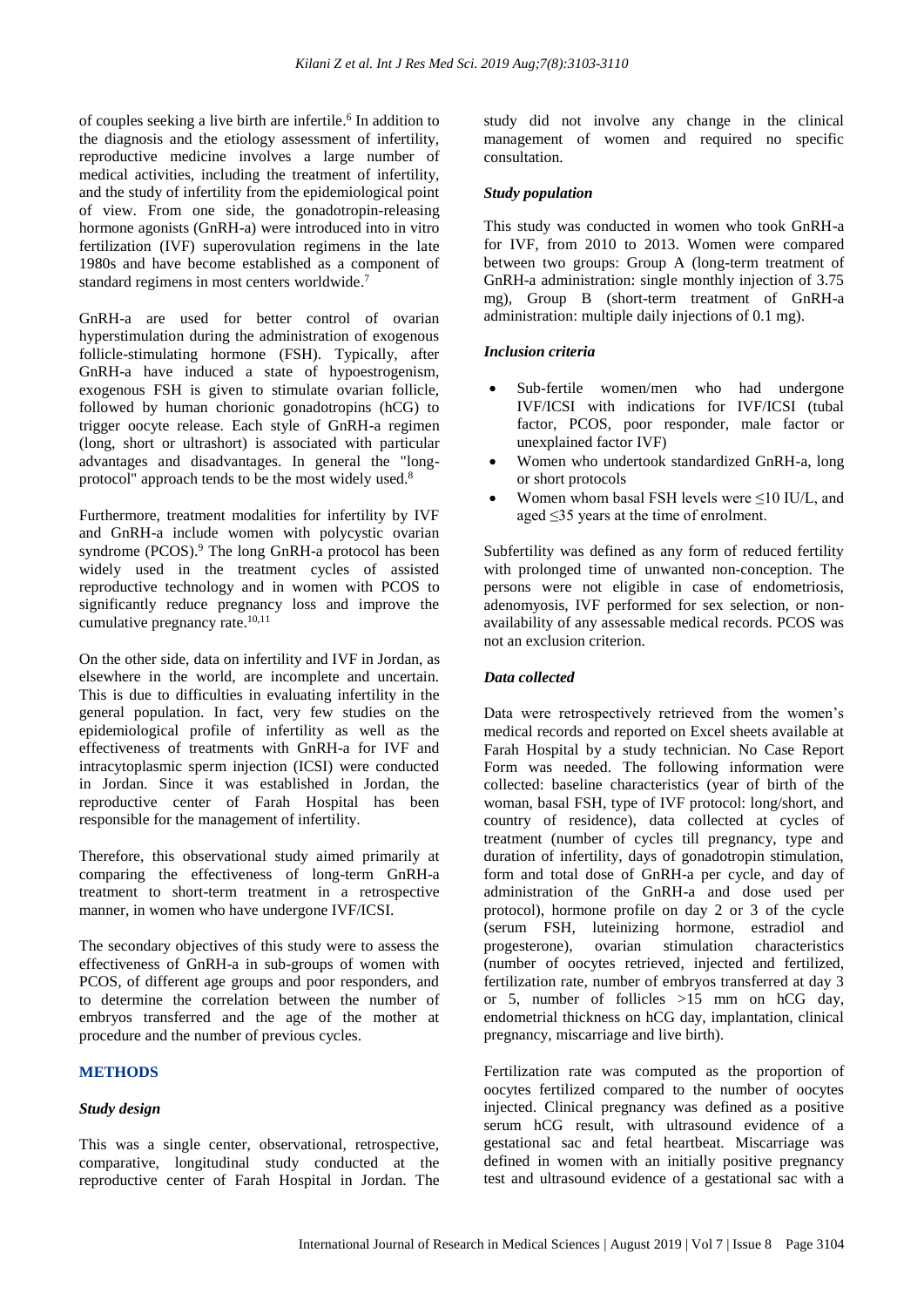fetal pole where pregnancy failed to develop by 12 weeks of gestation. Live birth was defined as pregnancies over 28 weeks per treatment cycle of ET. As for safety data, any physician facing an adverse event that may be due to a drug had to declare it to his regional pharmacovigilance center according to national and local applicable laws. This had to be done retrospectively before the study initiation.

#### *Study endpoints*

The primary endpoint was the rate of ongoing clinical pregnancy (number of pregnancies/number of women) and live birth rate in fresh cycle per protocols. Secondary endpoints were the rate of implantation, cumulative ongoing pregnancy rate per woman, rate of miscarriage, cumulative birth rate per woman, number of oocytes retrieved, hormone profiles, rate of women with PCOS, number of cycles required for pregnancy, and correlation between the number of embryos transferred and the age of the mother at procedure and the number of previous cycles.

#### *Statistical analysis*

To detect a difference as low as 5% in clinical pregnancy (for example, 11% vs 16% as in Youssef et al, and in live birth rates between the short and long protocols with 90% power and a 5% significance level using the chi-squared test, 2,000 women were to be included retrospectively in the study.<sup>12</sup> Continuous data were given as mean±standard deviations, medians and quartiles (Q1 and Q3), and categorical variables were expressed as numbers and percentage. Data were analyzed for all eligible women who were consulted at Farah Hospital and for whom data were collected for evaluation for a 4-year period from January 2010 until December 2013. Some endpoints were compared between the long and short protocols using the independent t-test or Wilcoxon ranks sum test for numeric variables or the chi-squared test or Fisher's exact test for categorical variables.

The correlation between the number of embryos transferred and the age of mother during the attempt and the number of previous cycles was determined using a multiple logistic regression, with the ongoing clinical pregnancy being the dependent variable and independent variables being predictors of the clinical pregnancy such as the age of the mother, the country of residence, the IVF protocol (short vs. long), type of infertility, duration of infertility and the hormonal profile. Statistical analyses were performed using IBM SPSS Statistics, version 23.0 (IBM Corp., Armonk, NY, USA). Statistical tests are two-sided at the 5% statistically significance threshold.

#### *Ethical considerations*

This study was approved by the Institutional Review Board (IRB) of Farah Hospital on 23 January 2016, and an informed consent waiver was sought by the IRB given the retrospective study design. It was conducted in compliance with the study protocol, the applicable regulatory requirements in Jordan, and the Good Pharmacoepidemiology Practices (GPP).

A unique identifier was assigned by the investigator to each participant to protect their identity and used in lieu of their name to ensure confidentiality

#### **RESULTS**

In total, 1,946 women were included in the database of whom 471 underwent the long-term treatment of GnRH-a administration and 1,523 the short-term treatment with GnRH-a. Two couples were excluded for having an IVF performed for sex selection. Therefore, statistical analysis was performed over 1,944 eligible couples.

#### *Demographic characteristics of the women*

The mean age of the women undergoing IVF at Farah Hospital was 29.61±3.80 years old, it was 28.76±3.84 years old in Group A and 29.88±3.75 years old in Group B. Most of the women (n=699; 35.1%) underwent IVF in 2010. Also, most of the women (n=532; 26.7%) were resident in Jordan followed by Iraq (n=341, 17.1%), and Libya (n=256, 12.8%) (Table 1).

# *Primary endpoint*

Out of the 471 women in Group A, 216 (45.9%) women had ongoing clinical pregnancy, of whom 69 (31.9%) had live births. In the short-protocol group, 485 (31.8%) women had ongoing clinical pregnancy, of whom 133 (27.4%) had live births (Table 2).

# *Secondary endpoints*

# *Clinical characteristics of the couples*

In the study population, the 1,994 couples were reported to have infertility for an average period of 5.38±3.74 years before undergoing IVF. The mean duration of infertility in the long-protocol group was 4.59±3.35 years and seemed to be lower compared to the short-protocol group  $(5.63\pm3.82 \text{ years})$ .

The major cases of infertility were man-related: 336 (71.3%) cases in Group A vs. 1,057 (69.5%) in Group B (Table 3). Regarding the hormone profile of women undergoing IVF on day 2 or 3 of the cycle, the mean serum FSH was 4.72±1.93 IU/mL amongst the 1,994 women. It was  $2.61 \pm 1.32$  IU/mL in Group A vs. 5.37±1.58 IU/mL in Group B.

In Group A, 61.6% of the 286 women received multiple daily injections of 0.1 mg of GnRH-a per cycle vs. 99.9%  $(n=1,520)$  in the short-protocol group (p <0.001). The remaining women in each group received a single monthly injection of 3.75 mg of GnRH-a per cycle. Also,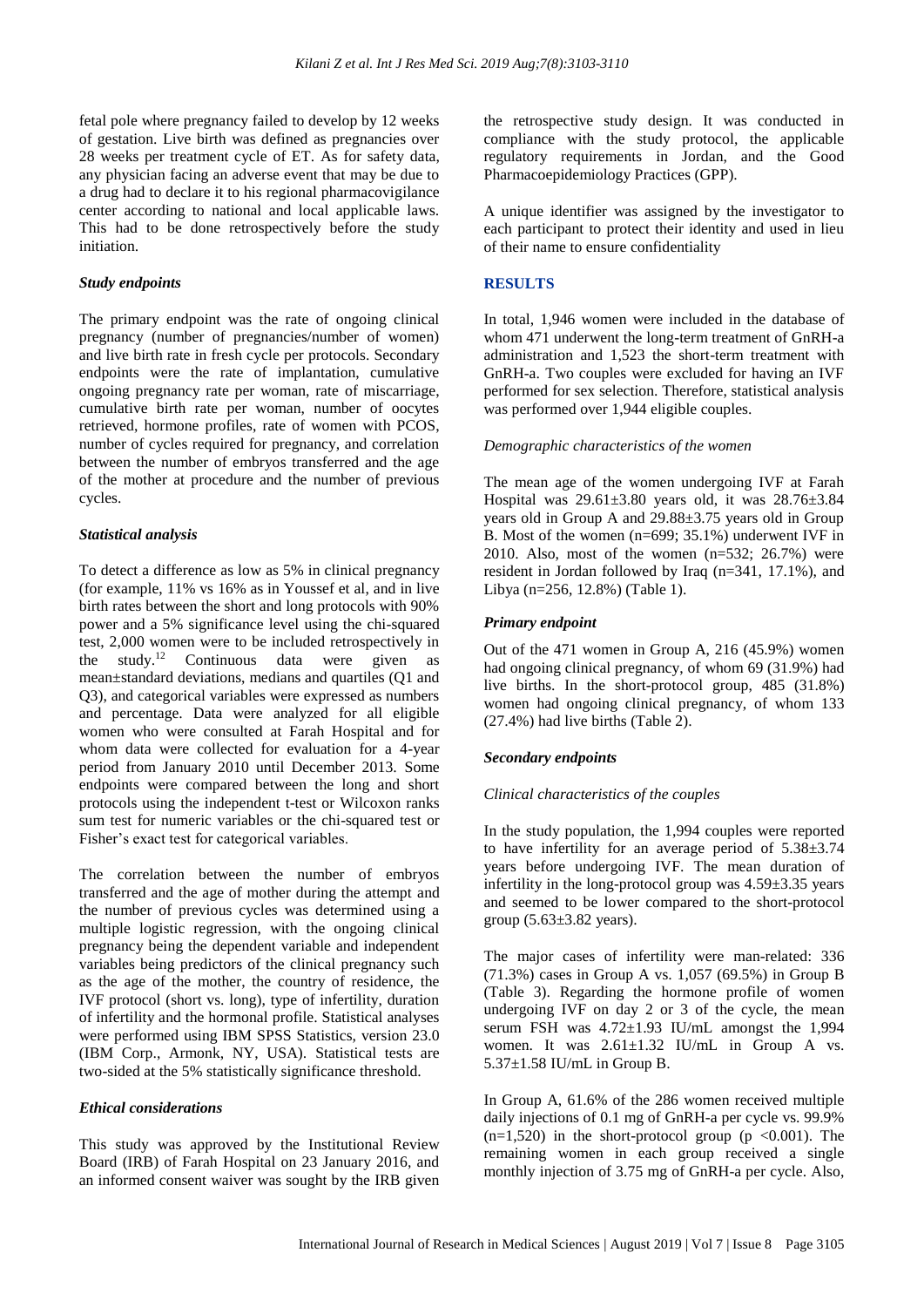the mean number of follicles >15 mm on hCG day tends to be higher in Group A  $(7.49 \pm 2.13)$  compared to Group B (6.91±2.07) (Table 3).

| <b>Variable</b>      |                 | Overall $(N=1,994)$ | Group A $(n=471)$ | Group B $(n=1,523)$ |  |
|----------------------|-----------------|---------------------|-------------------|---------------------|--|
| Age (mean $\pm$ SD)* |                 | $29.61 \pm 3.80$    | $28.76 \pm 3.84$  | $29.88 \pm 3.75$    |  |
| Year                 | 2010            | 699 (35.1%)         | 238 (50.5%)       | 461 (30.3%)         |  |
|                      | 2011            | 555 (27.8%)         | $109(23.1\%)$     | 446 (29.3%)         |  |
|                      | 2012            | 536 (26.9%)         | 85 (18.0%)        | 451 (29.6%)         |  |
|                      | 2013            | 204 (10.2%)         | $39(8.2\%)$       | 165 (10.8%)         |  |
|                      | Jordan          | 532 (26.7%)         | 238 (50.5%)       | 294 (19.3%)         |  |
|                      | Iraq            | 341 (17.1%)         | 48 (10.2%)        | 293 (19.2%)         |  |
|                      | Libya           | 256 (12.8%)         | $30(6.4\%)$       | 225 (14.8%)         |  |
|                      | <b>KSA</b>      | 227 (11.4%)         | 23 (4.9%)         | 204 (13.4%)         |  |
|                      | Oman            | 146 (7.3%)          | 23 (4.9%)         | 123 (8.1%)          |  |
|                      | <b>UAE</b>      | $102(5.1\%)$        | $24(5.1\%)$       | 76 (5.0%)           |  |
| Country              | Palestine       | 80 (4.0%)           | $17(3.6\%)$       | 63 (4.1%)           |  |
|                      | Kuwait          | 69 (3.5%)           | $16(3.4\%)$       | 53 (3.5%)           |  |
|                      | Yemen           | $67(3.4\%)$         | 8(1.7%)           | 59 (3.9%)           |  |
|                      | Syria           | $47(2.4\%)$         | 12(2.5%)          | 35(2.3%)            |  |
|                      | Qatar           | 38 (1.9%)           | $10(2.1\%)$       | 28 (1.8%)           |  |
|                      | America         | 34(1.7%)            | 6(1.3%)           | 28 (1.8%)           |  |
|                      | Other countries | 58 (3.0%)           | $16(3.4\%)$       | 42 (2.8%)           |  |

#### **Table 1: Demographic characteristics compared between the two protocols.**

Abbreviations: max: maximum; min: minimum; SD: standard deviation. KSA: Kingdom of Saudi Arabia.

#### **Table 2: Pregnancy per age group and per number of embryos transferred and then stratified by protocol.**

| <b>Variable</b>               | <b>Pregnancy</b>       | p-value    | <b>Pregnancy in Group A</b><br>$(n=471)$ | $\mathbf{D}$ -<br>value | <b>Pregnancy in Group B</b><br>$(n=1,523)$ | $D -$<br>value |
|-------------------------------|------------------------|------------|------------------------------------------|-------------------------|--------------------------------------------|----------------|
|                               | Age categories (years) |            |                                          |                         |                                            |                |
| $17 - 25$                     | 96/294 (32.7%)         |            | 40/97 (41.2%)                            | 0.305                   | 56/197 (28.4%)                             | 0.270          |
| $>25-35$                      | 605/1,700 (35.6%)      | 0.330      | 176/374 (47.1%)                          |                         | 429/1326 (32.4%)                           |                |
| Number of embryos transferred |                        |            |                                          |                         |                                            |                |
|                               | 28/190 (14.7%)         | $< 0.001*$ | 4/32(12.5%)                              | $0.001*$                | 24/158 (15.2%)                             |                |
| 2                             | 161/436 (36.9%)        |            | $61/113(54.0\%)$                         |                         | 100/323 (31.0%)                            |                |
| 3                             | 375/939 (39.9%)        |            | 115/242 (47.5%)                          |                         | 260/697 (37.3%)                            |                |
| 4                             | 106/247 (42.9%)        |            | $26/52(50.0\%)$                          |                         | 80/195 (41.0%)                             |                |
|                               | 12/18 (42.9%)          |            | $5/9(55.6\%)$                            |                         | $7/19(36.8\%)$                             |                |

\*Significant difference between the short and long protocols: two-sided significance level at 5%, Data were analyzed using the chisquared test or Fisher's exact test for categorical variables.

#### *Pregnancy outcomes of the treatment groups*

Following ovarian stimulation with GnRH-a, the mean number of oocytes retrieved was 11.11±5.51 in Group A vs. 9.20±4.91 oocytes in Group B (p < 0.001).

Moreover, the fertilization rate was non-significantly higher in Group A (64.57±25.98%) compared to group B  $(62.32 \pm 26.88\%)$ . 242 (54.6%) women in Group A were transferred three embryos vs. 697 (50.1%) in group B (p=0.044) (Table 4).

As for the implantation rate, it was 57.6%±17.8% (median: 50%, Q1: 50%; Q3: 50%) in 379 analyzable women undergoing any of the IVF protocols. Also, 84.2% of the 379 women had an implantation rate of 50% and 14.8% had implantation rate of 100%.

The rate of m Abbreviation: 95% CI: 95% confidence interval. aData compared using independent t-test or Wilcoxon ranks sum test for numeric variables. Data compared using the chi-squared test or Fisher's exact test for categorical variables is carriage was 29.64% in 360 analyzable women.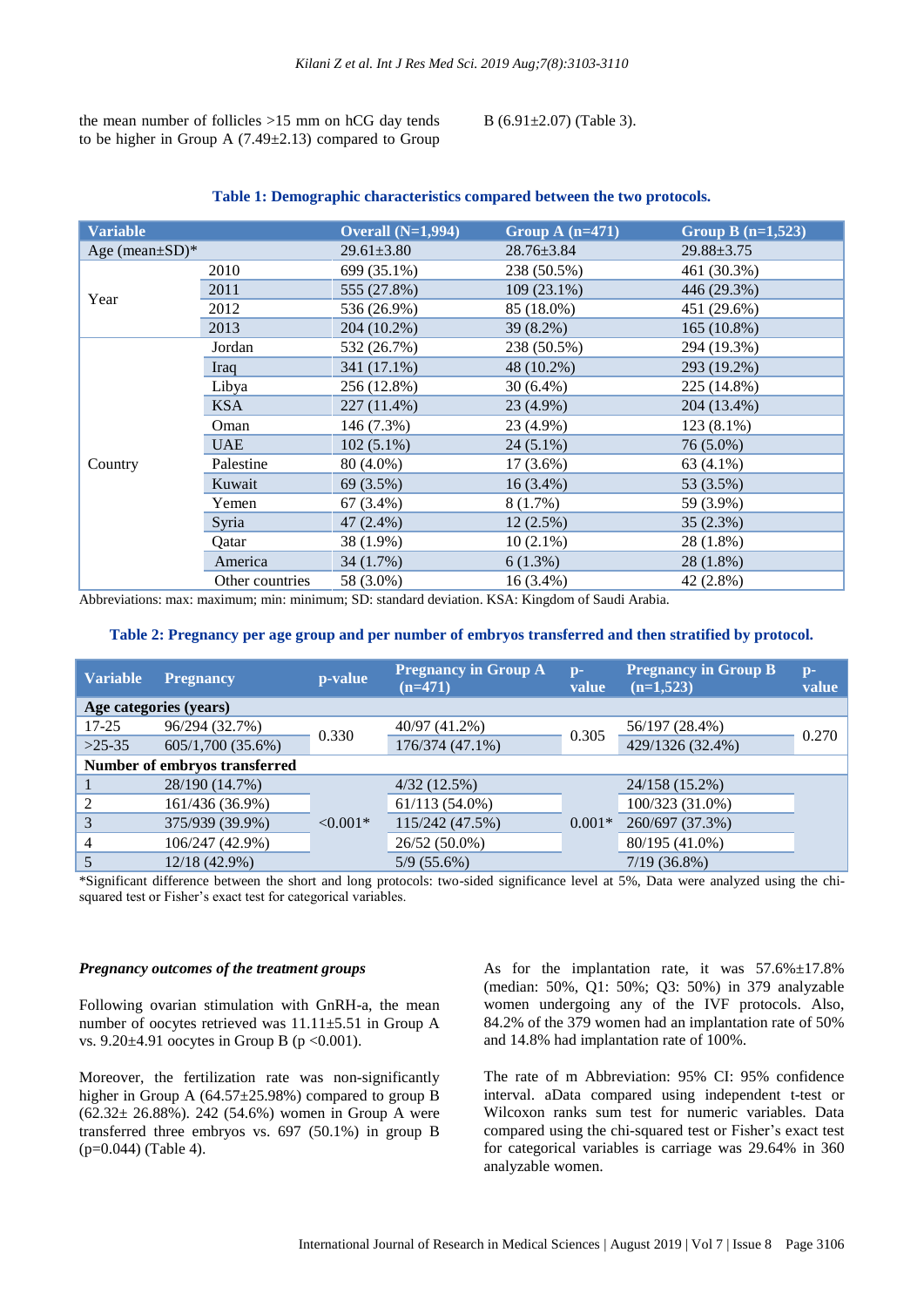| <b>Variable</b>                                                    | Overall $(N=1,994)$ | Group A $(n=471)$     | Group B $(n=1,523)$   |  |  |
|--------------------------------------------------------------------|---------------------|-----------------------|-----------------------|--|--|
| Duration of infertility (year) <sup>a</sup>                        | $5.38 \pm 3.74$     | $4.59 \pm 3.35$       | $5.63 \pm 3.82$       |  |  |
| Type of infertility <sup>b</sup>                                   |                     |                       |                       |  |  |
| Missing data                                                       | 266 (13.4%)         | 60(12.7%)             | 206 (13.5%)           |  |  |
| Male                                                               | 1,393 (69.9%)       | 336 (71.3%)           | $1,057(69.5\%)$       |  |  |
| Female                                                             | 200 (10.0%)         | 45 (9.6%)             | 155 (10.2%)           |  |  |
| Both                                                               | $105(5.3\%)$        | 21 (4.5%)             | 84 (5.5%)             |  |  |
| Unknown                                                            | 28 (1.4%)           | $9(1.9\%)$            | $19(1.2\%)$           |  |  |
| FSH (IU/mL) <sup>a</sup>                                           | $4.72 \pm 1.93$     | $2.61 \pm 1.32$       | $5.37 \pm 1.58$       |  |  |
| PRL (IU/mL) <sup>a</sup>                                           | $17.03 \pm 11.25$   | $16.16 \pm 9.65$      | $17.28 \pm 11.65$     |  |  |
| LH $(IU/mL)^a$                                                     | $3.60 \pm 2.23$     | $2.03 \pm 1.99$       | $4.09 \pm 2.07$       |  |  |
| E2 (IU/mL) $^a$                                                    | $30.29 \pm 19.16$   | $18.44 \pm 17.17$     | $33.93 \pm 18.25$     |  |  |
| P4 (IU/mL) $^a$                                                    | $1.06 \pm 1.11$     | $0.85 \pm 1.11$       | $1.13 \pm 1.10$       |  |  |
| TSH (IU/mL) <sup>a</sup>                                           | $2.20 \pm 1.67$     | $2.09 \pm 1.20$       | $2.23 \pm 1.78$       |  |  |
| No. of follicles on the day of hCG for final                       | $7.04 \pm 2.095$    | $7.49 \pm 2.13$       | $6.91 \pm 2.07$       |  |  |
| follicular maturation <sup>a</sup>                                 |                     |                       |                       |  |  |
| Formulation used [total dose of GnRH-a/cycle $(mg)$ ] <sup>b</sup> |                     |                       |                       |  |  |
| Multiple daily injection (0.1 mg)                                  | 1,806 (90.9%)       | 286 (61.6%)           | 1,520 (99.9%)         |  |  |
| Single monthly injection (3.75 mg)                                 | 180 (9.1%)          | 178 (38.4%)           | $2(0.1\%)$            |  |  |
| HMG amount (IU) <sup>a</sup>                                       | $26.96 \pm 11.95$   | $27.89 \pm 11.51$     | $26.68 \pm 12.07$     |  |  |
| HMG duration (days) <sup>a</sup>                                   | $8.75 \pm 2.77$     | $10.07+4.12$          | $8.35 \pm 2.02$       |  |  |
| E2 (day of hCG) (IU/mL) <sup><math>a</math></sup>                  | 1,214.48±943.13     | $1,055.99 \pm 778.54$ | $1,263.51 \pm 983.58$ |  |  |
| P4 (day of hCG) (IU/mL) <sup>a</sup>                               | $1.33 \pm 0.93$     | $1.06 \pm 0.68$       | $1.41 \pm 0.98$       |  |  |

# **Table 3: Women characteristics compared between the two treatment protocols.**

E2: estradiol, FSH: follicle-stimulating hormone, hCG: human chorionic gonadotropins, HMG: human menopausal gonadotropin, LH: luteinizing hormone, Max: maximum; Min: minimum, P4: progesterone, PRL: prolactin, SD: standard deviation, TSH: thyroid stimulating hormone, "Data compared using independent t-test or Wilcoxon ranks sum test for numeric variables, <sup>b</sup>Data compared using the chi-squared test or Fisher's exact test for categorical variables.

#### **Table 4: Comparison of outcomes between the two treatment groups.**

| <b>Variable</b>                                                   |            | Group A $(n=471)$   | Group B $(n=1,523)$ |
|-------------------------------------------------------------------|------------|---------------------|---------------------|
| Number of oocytes retrieved <sup>a</sup>                          |            | $11.11 \pm 5.51$    | $9.20 \pm 4.91$     |
| Number of oocytes injected <sup>a</sup>                           |            | $8.54 + 4.52$       | $7.32 \pm 3.95$     |
| Number of oocytes fertilized <sup>a</sup>                         |            | $5.44 \pm 3.46$     | $4.53 \pm 3.04$     |
| Fertilization rate <sup>a</sup>                                   |            | $64.57 \pm 25.98$   | $62.32 \pm 26.88$   |
| Number of embryos transferred                                     |            | $2.76 \pm 0.82$     | $2.71 \pm 0.89$     |
| 1 <sup>b</sup>                                                    |            | $32(7.1\%)$         | 158 (11.4%)         |
| 2 <sup>b</sup>                                                    |            | 113 (25.2%)         | 323 (23.2%)         |
| 3 <sup>b</sup>                                                    |            | 242 (54.0%)         | 697 (50.1%)         |
| 4 <sup>b</sup>                                                    |            | 52 (11.6%)          | 195 (14.0%)         |
| 5 <sup>b</sup>                                                    |            | $9(2.0\%)$          | $19(1.4\%)$         |
|                                                                   | Yes        | 216 (45.9%)         | 485 (31.8%)         |
| Clinical pregnancy <sup>b</sup>                                   | No.        | 255 (54.1%)         | 1038 (68.2%)        |
|                                                                   | 95% CI     | $(41.4\% - 51.4\%)$ | $(29.5\% - 34.2\%)$ |
|                                                                   | <b>Yes</b> | 69 (31.9%)          | 133 (27.4%)         |
| Live births amongst those<br>with clinical pregnancy <sup>b</sup> | No         | 147 (68.1%)         | 352 (72.6%)         |
|                                                                   | 95% CI     | $(25.7\% - 38.2\%)$ | $(23.5\% - 31.4\%)$ |

#### *Predictors of pregnancy*

FSH was excluded from the final model because of its huge collinearity with IVF protocol, people with high levels of FSH were put on short protocol while those with low levels of FSH were put on long protocol. Also, while data were missing for the duration of infertility; it was maintained in the final model since it is still considered an important predictor for pregnancy (Table 5). In parallel, if the duration of infertility and FSH were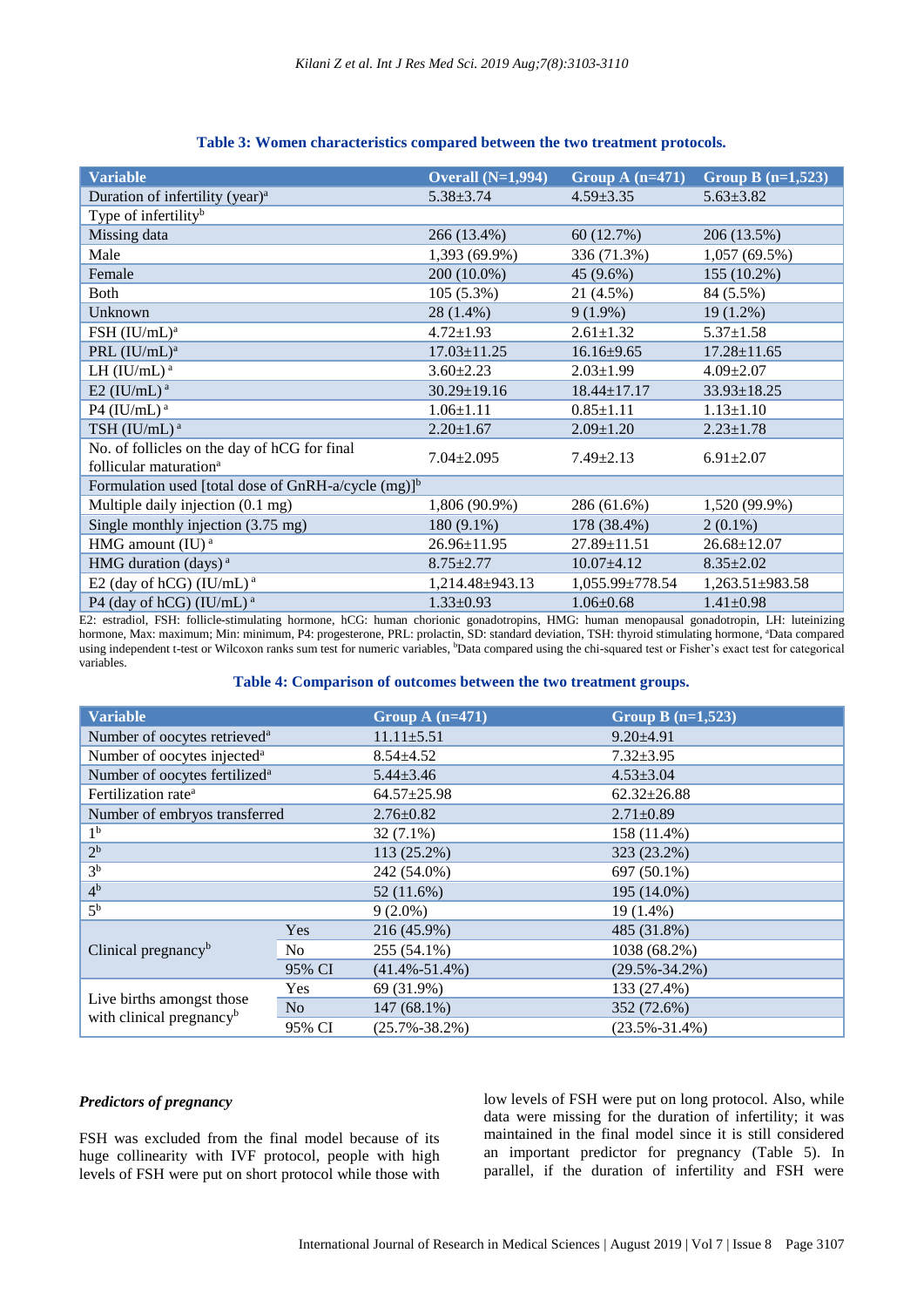excluded from the model, the latter will be a bit different where IVF protocol type will remain significant, the age of the mother and the number of follicles will become non-significant and living in Jordan becomes significant whereby women living in Jordan have better chances of pregnancy than those outside the country.

# **Table 5: Predictors of pregnancy.**

| <b>Variable</b>                 | OR (95% CI)            | p-value    | Adjusted OR (95% CI)   | p-value   |
|---------------------------------|------------------------|------------|------------------------|-----------|
| <b>IVF</b> protocol             |                        |            |                        |           |
| Short                           | 1                      | $< 0.001*$ | 1                      | $0.016*$  |
| Long                            | 1.813 (1.468-2.238)    |            | 1.456 (1.071-1.978)    |           |
| Age of mother (years)           | $1.009(0.985 - 1.034)$ | 0.454      | $1.039(1.008-1.071)$   | $0.012*$  |
| Country                         |                        |            |                        |           |
| Others                          |                        | $< 0.001*$ | 1                      | 0.412     |
| Jordan                          | $1.502(1.225-1.841)$   |            | $1.113(0.857 - 1.446)$ |           |
| Type of infertility             |                        |            |                        |           |
| Male                            | 1                      | 0.622      | 1                      | 0.423     |
| Female                          | $0.818(0.594 - 1.125)$ | 0.216      | $0.762(0.515-1.126)$   | 0.173     |
| <b>Both</b>                     | $0.990(0.654-1.500)$   | 0.963      | $1.232(0.745 - 2.037)$ | 0.416     |
| Unknown/missing                 | $1.041(0.802 - 1.353)$ | 0.762      | $0.945(0.688-1.297)$   | 0.725     |
| Duration of infertility†        | $0.944(0.917-0.973)$   | $< 0.001*$ | $0.937(0.907 - 0.969)$ | $<0.001*$ |
| LH                              | $0.971(0.930-1.013)$   | 0.177      | $1.008(0.954-1.066)$   | 0.767     |
| E2                              | $0.993(0.987-0.999)$   | $0.018*$   | $0.998(0.991-1.005)$   | 0.619     |
| P4                              | $0.948(0.866 - 1.038)$ | 0.249      | $1.001(0.904 - 1.108)$ | 0.987     |
| Number of follicles on the      | $1.057(1.011-1.106)$   | $0.014*$   | $1.066(1.011-1.124)$   | $0.017*$  |
| day of hCG for final follicular |                        |            |                        |           |
| maturation                      |                        |            |                        |           |

\*Significant predictors: two-sided significance level at 5% using a multiple logistic regression, †N=424 missing duration of infertility.

Abbreviations: 95% CI: 95% confidence interval; E2: estradiol; hCG: human chorionic gonadotropins; IVF: in vitro fertilization; LH: luteinizing hormone; P4: progesterone; OR: odds ratio.

#### *Sub-groups of women with polycystic ovarian syndrome*

The study was not able to address the first secondary objectives "to assess the effectiveness of GnRH-a in subgroups of women with polycystic ovarian syndrome, of different age groups and poor responders" as 41 (3.98%) out of 1,030 women had PCOS (data were missing or not described in 964 women for PCOS variable).

#### **DISCUSSION**

This retrospective study aimed to compare the effectiveness of GnRH-a long and short protocols as part of IVF or ICSI. It also aimed to assess the effectiveness of GnRH-a in sub-groups of women with PCOS, of different age groups and poor responders, and to determine the correlation between the number of embryos transferred and the age of the mother at procedure and the number of previous cycles. Although this study was conducted at Farah Hospital only, it would provide information that can be generalized to the regional level in Jordan about GnRH-a protocols as part of IVF treatment. The study collected and analyzed retrospective

data from 1,994 eligible women of whom 532 (26.7%) lived in Jordan. A total of 471 (23.6%) women underwent the GnRH-a long protocol vs. 1,523 (76.4%) women who underwent the GnRH-a short protocol. The long protocol consisted of a single monthly injection of 3.75 mg while multiple daily injections of 0.1 mg were performed in the short protocol. On a side note, 0.1 mg daily formulation is often used at Farah Hospital even in the long-agonist group i.e. daily injections of GnRH-a for one month. Also, the difference in formulation of GnRH-a between single and multiple injection for the long protocol was documented in the database. The analysis showed that around 60% of the women on the long protocol received multiple injections. Nonetheless, the ultimate goal of the present study is to compare the IVF outcomes according only to the GnRH-a long vs. short protocols regardless of the agonist formulation used. The study showed that the rate of clinical pregnancy was significantly higher in women undergoing the long protocol (45.9%) compared to the short protocol  $(31.8\%)$  (p <0.001). Our results are consistent with the findings of a retrospective analysis of 531 women aged  $\geq 40$  years and who underwent cycles of intracytoplasmic sperm injection in Egypt whereby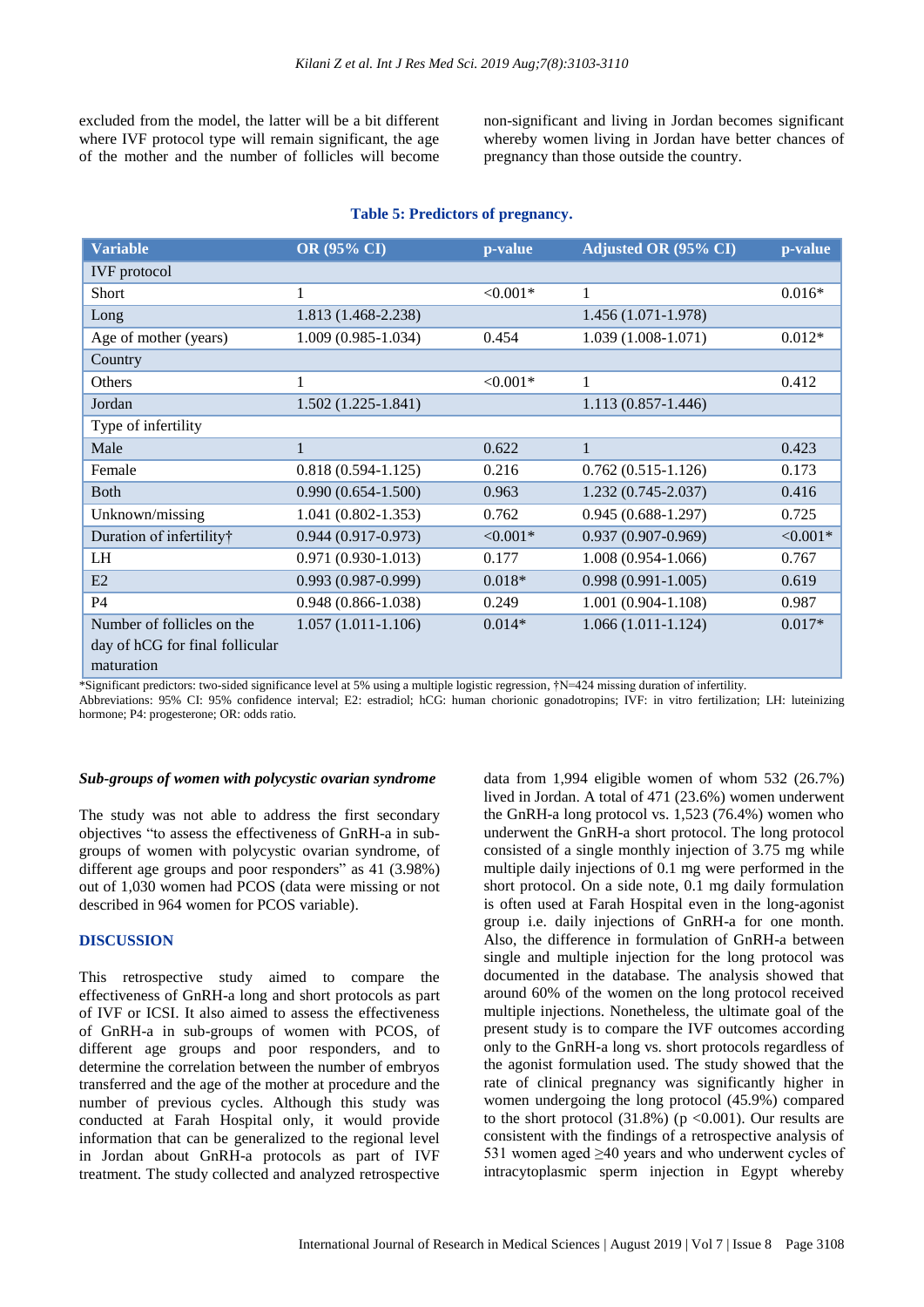pregnancy rate was significantly higher in the long protocol vs. short protocol. <sup>12</sup> Indeed, the long protocol achieved a pregnancy rate of 26.6% vs. 10.2% with the short protocol ( $p < 0.001$ ).<sup>12</sup> Another retrospective study conducted in China among 5,662 women of various age ranges showed that the clinical pregnancy rates of the four age categories (<31 years, 31-35 years, 36-40 years, and >40 years) were significantly higher than those in the short-protocol group. <sup>13</sup> On a similar note, the effectiveness of long protocol was demonstrated to outweigh the short protocol in IVF on the basis of clinical pregnancy rate per cycle started.<sup>14</sup>

Similarly, the rate of live births was significantly higher in women undergoing the long protocol (31.9%) compared to the short protocol  $(27.4\%)$  (p <0.001). The other secondary outcomes such as the number of oocytes retrieved, number of oocytes injected, number of oocytes fertilized were significantly higher in women undergoing the long protocol compared to the short-protocol treatment, as supported by literature. 12,13 Nonetheless, the present study has few limitations. The first limitation is the retrospective collection of data from hospital data sheets. Most of the women  $(n=1,523, 76.4\%)$  underwent the GnRH-a short protocol since most of them are non-Jordanian living outside Jordan. The women used to come on the beginning of the menstrual cycle and treatment has to be initiated to save time and costs of stay in Jordan. Thus, treatment protocols has to be tailored to the couples' circumstances, and which is contrary to specific protocols to be followed in the prospective studies. The second limitation is deficiency of data down the road of follow-up. After embryo transfer, most women stay for few days in Amman, Jordan then they start to leave the country, and follow-up communication will start to be lost due to many factors such as the educational and cultural backgrounds of the couples in addition to difficulties in some specific countries. Loss of woman follow-up led to a lower than expected results in terms of pregnancies, number of fetuses, number of miscarriages, number of live births and incidence of pregnancy anomalies. Data were only available in 379 women where the implantation rate was 57.6%. Our data were collected after continuous and manifold attempts to communicate with the couples. It is noteworthy to note that the follow-up system at Farah Hospital consists of recording the phone numbers of the husband and wife in addition to their email addresses (if available), and to instruct them to send the hospital any information regarding the pregnancy outcomes. If the couples fail to send the information, the hospital keeps trying to communicate with them through phone calls and emails. In conclusion, this study showed that the GnRH-a long protocol is more effective than the short protocol regardless of the agonist formulation used in subfertile women/men who had undergone IVF/ICSI with indications for IVF/ICSI (tubal factor, PCOS, poor responder, male factor or unexplained factor IVF) and who have basal FSH levels  $\leq$ 10 IU/L and aged  $\leq$ 35 years at the time of treatment initiation.

#### **ACKNOWLEDGEMENTS**

Authors would like to thank all persons who participated and Racha Aaraj, Pharm D, MSc, MPH from Phoenix CR, Lebanon for her writing assistance.

*Funding: No funding sources*

*Conflict of interest: None declared Ethical approval: The study was approved by the Institutional Ethics Committee Review Board of Farah Hospital, Amman, Jordan*

#### **REFERENCES**

- 1. Zegers-Hochschild F, Adamson GD, Mansour R, Nygren K, Sullivan E, Vanderpoel S. On behlaf of ICMART and WHO. The International Committee for Monitoring Assisted Reproductive Technology (ICMART) and the World Health Organization (WHO) Revised Glossary on ART Terminology, 2009. Hum Reprod. 2009;24:2683-7.
- 2. World Health Organisation. Sexual and reproductive health. Infertility definitions and terminology. Available at: at: http://www.who.int/reproductivehealth/topics/inferti lity/definitions/en/. Accessed 13 June 2018.
- 3. Brzakowski M, Lourdel E, Cabry R, Oliérica MF, Claeys C, Devaux A, et al. Epidemiology of the infertile couple. J Gynecol Obstet Hum Reprod. 2009;38:F3-F7.
- 4. Gnoth C, Godehardt E, Frank-Herrmann P, Friol K, Tigges J, Freundl G. Definition and prevalence of subfertility and infertility. Hum Reprod. 2005;20: 1144-7.
- 5. World Health Organisation. Current practices and controversies in assisted reproduction, Report of a meeting on "Medical, ethical and social aspects of assisted reproduction, 2001. Available at: http://whqlibdoc.who.int/hq/2002/9241590300.pdf. Accessed 29 July 2013.
- 6. Le Goff S, Lédée N, Bader G. Obesity and reproduction: literature review. Gynecol Obstet Fertil. 2008;36:543-50.
- 7. Guivarc'h-Levêque A, Jaffré F, Homer L, Moy L, Priou G, Colleu D, et al. GnRH agonist triggering in IVF and luteal phase support in women at risk of ovarian hyperstimulation syndrome. Gynecol Obstet Fertil. 2013;41:511-4.
- 8. Barlow DH. GnRH agonists and in vitro fertilization. J Reprod Med. 1998;43:245-51.
- 9. Costello M, Misso M, Wong J, Hart R, Rombauts L, Melder A, et al. The treatment of infertility in polycystic ovarian syndrome: a brief update. Aust N Z J Obstet Gynaecol. 2012;52:400-3.
- 10. Asunción M, Calvo RM, San Millán JL, Sancho J, Avila S, Escobar- Morreale HF. A prospective study of the prevalence of the polycystic ovary syndrome in unselected Caucasian women from Spain. J Clin Endocrinol Metab. 2000;85:2434-8.